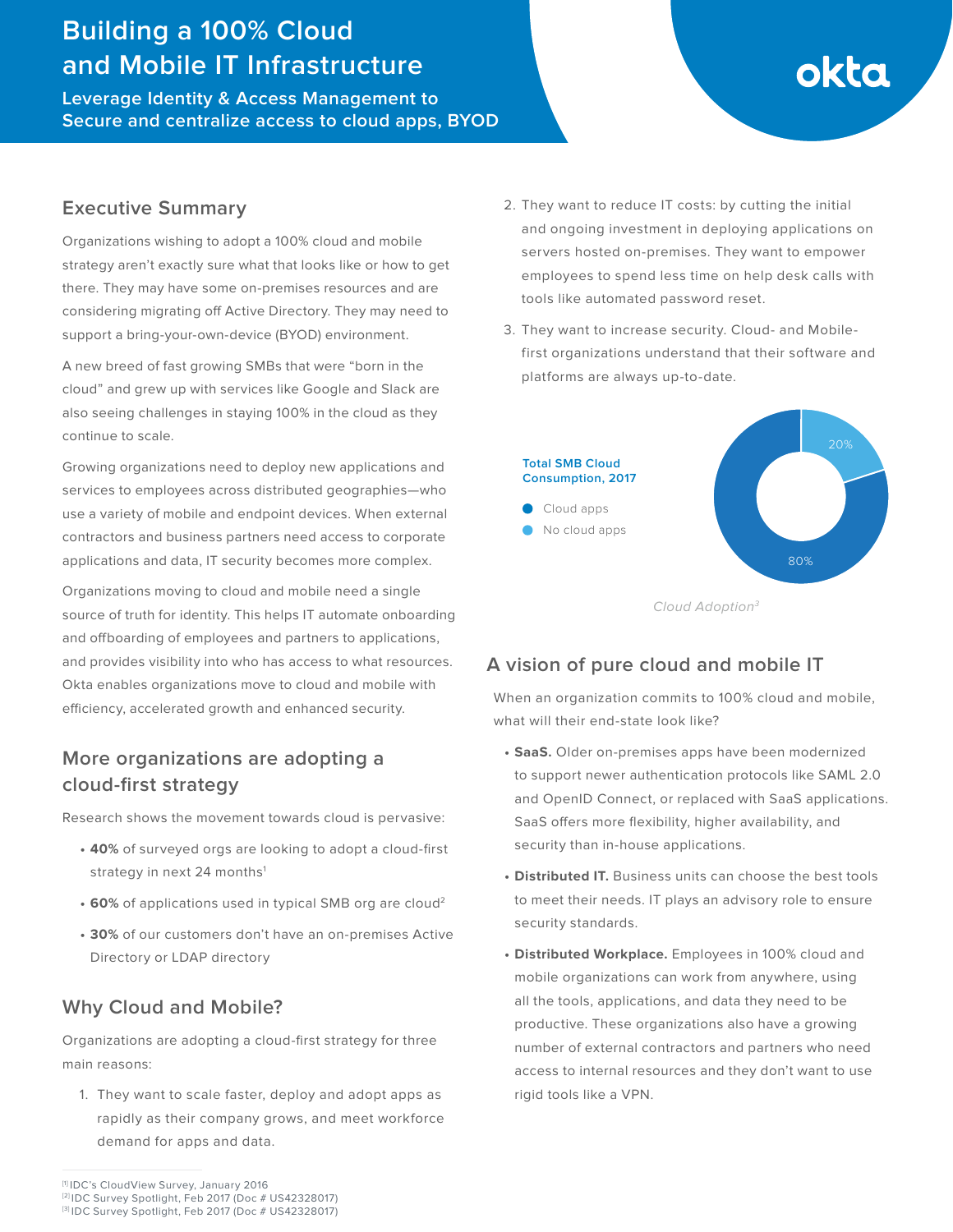- **• Mixed Mac and Windows.** In a cloud and mobile world, on-premises directory limitations no longer restrict type f end point device employees use—so more IT organizations are providing Macs to their employees.
- **• Bring Your Own Device (BYOD).** With focus now on protecting access to apps and data rather than the device, IT is comfortable with lighter management of devices in favor of more control for the end user. This is especially important for collaborating with outside contractors and partners who have their own devices.
- **• Automation.** As the number of users, apps, and devices increase, 100% cloud and mobile IT orgs use tools to automate management of these users and apps to stay compliant, keep their environment secure, and generally make their job easier. IT is no longer the bottleneck for things like provisioning and deprovisioning users or resetting passwords.

### **Challenges:**

okta

While this vision paints a very concrete picture of what 100% cloud and mobile IT looks like, organizations may find some challenges in getting there.

- **•** Insecure access to applications: Even new SaaS apps can be cumbersome to integrate and slow to deploy if end users are frustrated with managing multiple login credentials and portals. They may re-use passwords across apps, or store passwords insecurely, increasing risk of data breach.
- **•** IT lacks centralized visibility and control of applications and users:
	- **•** IT admins have difficulty managing and securing access across all applications. Because there is no single source of truth for identity, IT lacks visibility into who has access to which applications. Granting internal credentials to external contractors and partners exacerbates the issue, and puts compliance at risk.
- **•** Time-consuming and error-prone manual provisioning processes overwhelm IT, putting an organization at risk if terminated employees still retain access to applications and data.
- **•** BYOD can put the organization at risk when corporate data is stored on unsecured personal devices with unknown device security posture.

## **Identity & Access Management is the solution**

A modern, cloud-based approach to identity and access management can transform businesses to 100% cloud and mobile. Okta's solution solves the challenges organizations face with:

#### **Secure app access**

Okta secures access to applications through integrated access management, with single sign-on to over 5,000 pre-integrated applications and Secure Web Authentication to custom apps. Okta leverages partners' existing identity solutions to give contractors and partners secure access to apps and internal data.

#### **Centralized visibility and control over end users and applications**

Admins can manage and view application access, stats and policy from a central console. A flexible policy engine gives admins very specific control over how they manage access and authorization to resources, and enforce additional security measures like Multi-Factor Authentication.

#### **Automation**

Okta simplifies creating and removing accounts in apps through out-of-box workflows, group rules for role-based access. Integration with HR systems enables immediate deactivation of accounts when HR terminates an employee. Automated self-service eliminates password reset calls, and enables onboarding of new devices for new users.